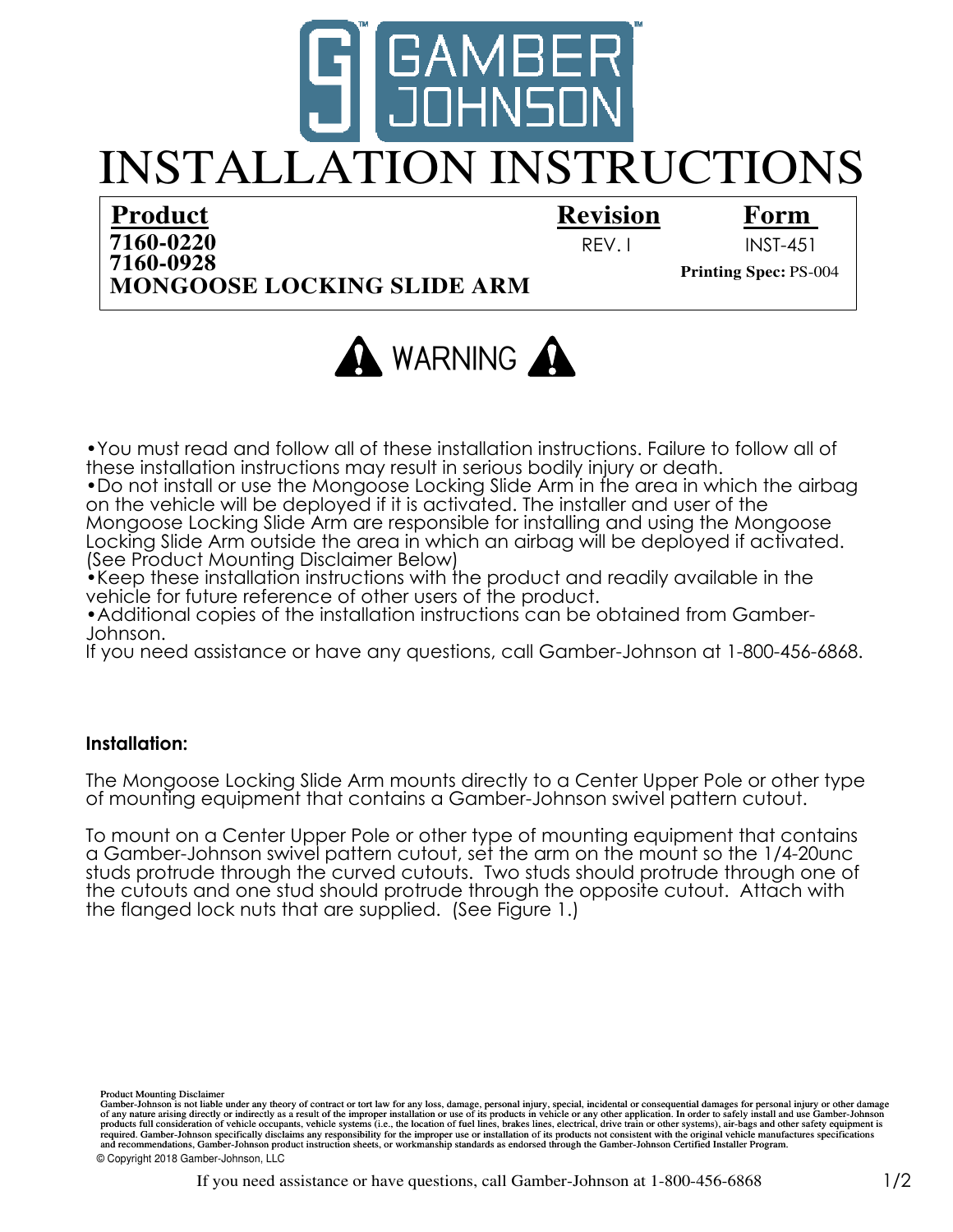#### **How to use the Mongoose Locking Slide Arm:**

 The Mongoose Locking Slide Arm is designed to accommodate four motions of adjustment. The first being a 360 degree swivel that is actuated by the front lever. Pulling out on the lever releases the gear latch located in the base and allows the mount to swivel. To latch the arm in place, position the arm in the desired location and release the spring loaded lever. Wiggle the arm back and forth to make sure the lever has engaged the teeth on the gear.

 The second motion is the slide. To actuate the slide, pull out and hold the spring loaded pin. Pull the mount along the slide a minimum of 1/2" before releasing the pin to ensure the mount does not latch back in the stowed position. Once you have released the pin, pull forward on the mount until it is located in the desired position. The third motion is the clevis swivel. The clevis can swivel 360 degrees for assembly 7160-0220. The fourth motion is the clevis tilt. The amount of clevis tilt will depend on the type of Mongoose Locking Slide Arm that was purchased. 7160-0220 tilts in one direction. 7160- 0220 comes complete with a 360 degree 0-90 type Clevis.

**Note: Do not use this product if either latch mechanism is disabled or missing. The product should be out of the airbag zone with the slide in the latched position when the vehicle is in use.**



**•The Mongoose Locking Slide Arm and upper level equipment should not be positioned in the area where the airbag will be deployed if it is activated. DO NOT position the equipment in front of an airbag. Equipment positioned in front of an airbag can cause serious injury or death if an airbag was activated, such as in an accident.**

**•If installation of the equipment requires that the equipment be placed in front of an airbag, deactivate the airbag in the vehicle so it cannot be activated in an accident. In order to secure permission for deactivating the airbag in these circumstances, contact the National Highway Traffic Safety Administration at 1-800-424-9393 to gain permission to do so. If you have any questions or need assistance, call Gamber-Johnson at 1-800-456-6868.**